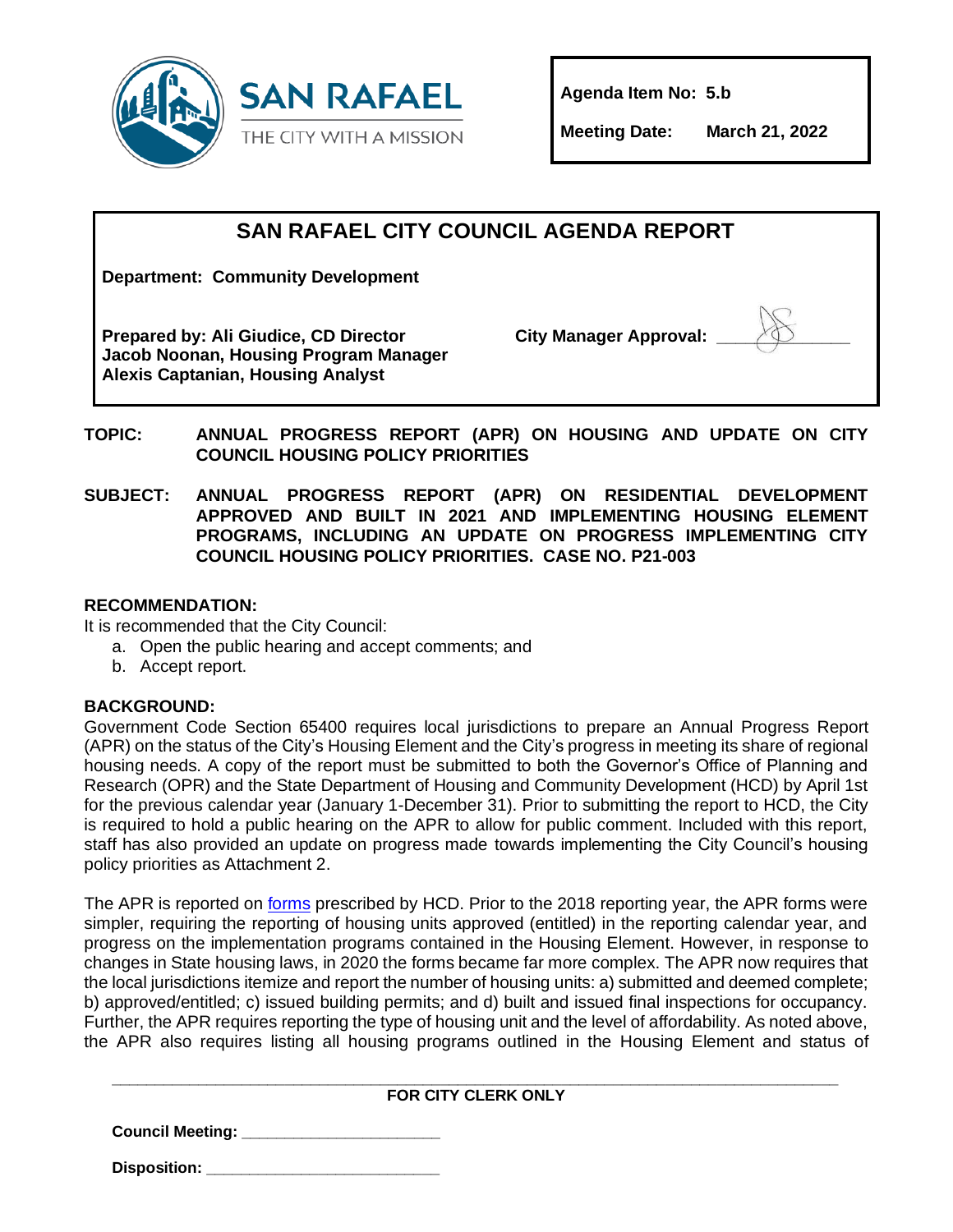#### **SAN RAFAEL CITY COUNCIL AGENDA REPORT / Page: 2**

implementation of these programs. Lastly, the recent changes to the APR require that local jurisdictions report on housing development processed using the by-right housing approval process prescribed by Senate Bill 35 (SB 35). The APR now contains nine (9) reporting tables briefly described as follows:

- 1. Table A Housing Development Applications Submitted. An "application" is a formal permit application submittal of a project for approval. This application is either for a discretionary entitlement (e.g., Environmental and Design Review, Use Permit), or where a ministerial process is solely required, such as an application for a building permit.
- 2. Table A2 Annual Building Activity Report Summary. This table requires reporting all new housing construction, approved/entitled units, building permits issued, and built units issued a Certificate of Occupancy/final inspection.
- 3. Table B Regional Housing Needs Allocation Progress. This table tallies the reporting year and prior year(s) of building permits issued for housing units under the current Regional Housing Need Allocation (RHNA) Planning Cycle (current cycle is 2015-2023). Permitted housing units are reported by their affordability (e.g., low-income, above moderate income/market rate). This table tracks the local jurisdiction's progress towards meeting the RHNA. Table B contains the RHNA by income level and compares that number with total annual new housing units and housing units to date.
- 4. Table C Properties Rezoned to Accommodate a Shortfall of Housing Need. State housing law requires that if the local jurisdiction approves a housing development on a housing opportunity site that results in fewer units than the number estimated for the site in the Housing Element, the shortfall of units must be made by rezoning another site to accommodate the shortfall. For the 2021 reporting year, the City was not required to rezone any site(s) to accommodate a shortfall of housing need.
- 5. Table D Housing Element Program Implementation. This table requires that all Housing Element programs be listed and accompanied by a report on the progress of program implementation.
- 6. Table E Commercial Development Bonus. This table allows for reporting of commercial development bonus for applications that include an agreement for partnered housing that contributes affordable housing through a joint project or two separate projects encompassing affordable housing. For the 2021 reporting year, the City did not approve any project involving a commercial development bonus.
- 7. Table F Housing Units Rehabilitated, Converted from Non-affordable to Affordable and Preserved. This table allows the local jurisdiction to report housing units that have been substantially rehabilitated, converted from non-affordable to affordable by acquisition, and preserved. For the 2021 reporting year, there were no housing units approved/built that meet this criterion.
- 8. Table G City-owned Properties Sold, Leased or Otherwise Disposed. This table requires the local jurisdiction to identify any City-owned property that has been included in the Housing Element Sites Inventory that have been sold, leased, or otherwise disposed of during the reporting year. The City did not dispose of any such property during the 2021 reporting period.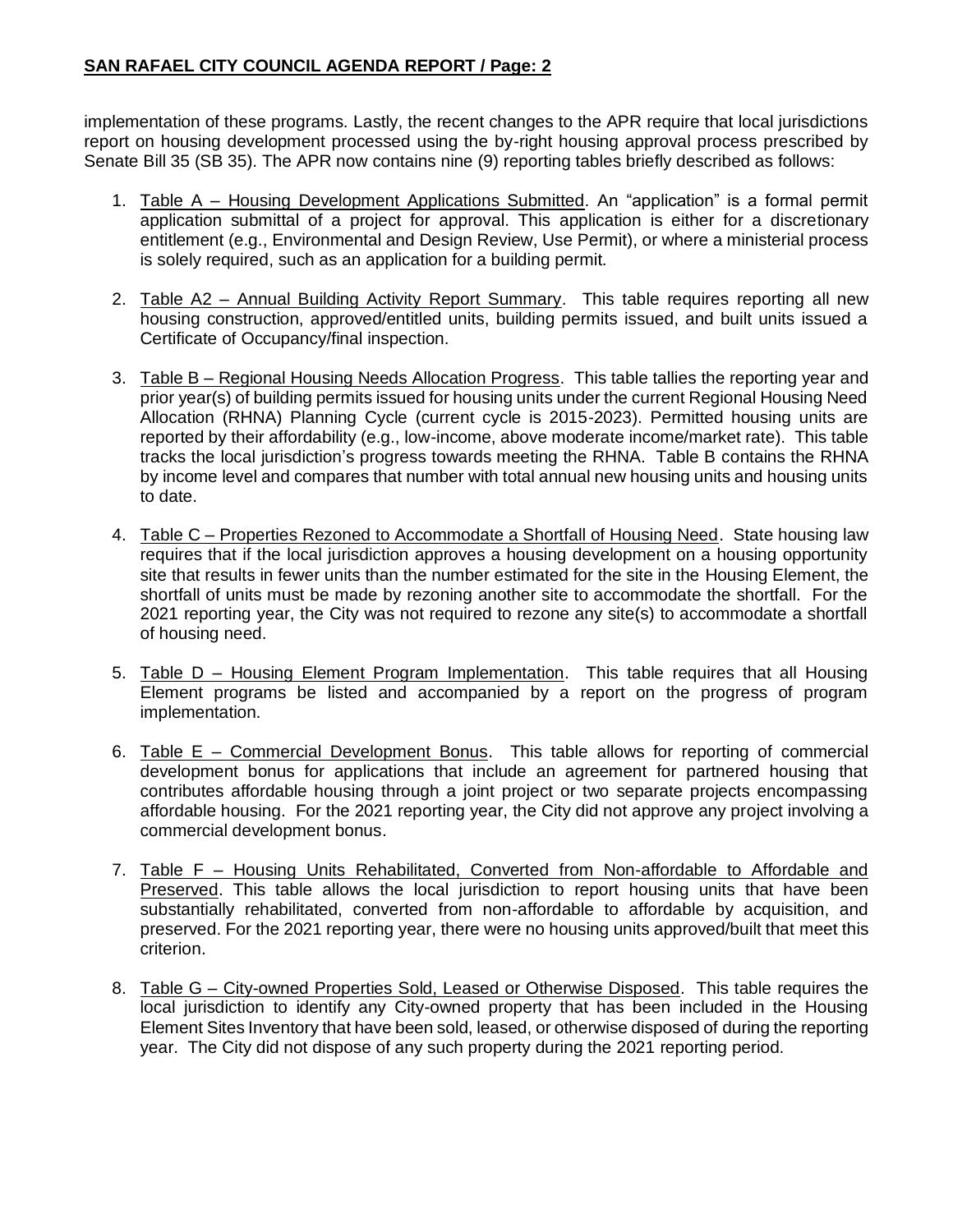9. Summary Table. This table tallies the data from several of the tables listed above. The summary data focuses on the total of all permits issued and all applications submitted and approved for the 2021 reporting period.

#### **ANALYSIS:**

Staff has completed the APR for the 2021 calendar year. The APR tables are attached [\(Attachment 1\)](https://www.dropbox.com/s/pd01oms6xlp6rhs/2.%20Housing%20Element%20Annual%20Progress%20Report%20for%20CY2021.xlsm?dl=0). Staff will submit the report to HCD by April 1, 2022. The following is a summary of the City's progress on housing approvals/entitlements, building permits issued and housing units completed for occupancy.

- $\triangleright$  As reported in Table A, a total of 22 housing development applications were submitted to the City and deemed complete in 2021. These completed applications included: 14 Accessory Dwelling Units (ADUs); seven (7) Junior Accessory Dwelling Units (JADUs); and one (1) four-unit development. The 7 JADUs and 5 of the ADUs qualified as low-income units due to size, as HCD allows accessory units that are less than 500 square feet in area to be reported for low-income (non-deed restricted) as rental prices for these units fall within the low-income rental rates.
- $\triangleright$  Table A2 data includes the following report for 2021:
	- a. Housing Units Entitled: 12 units
	- b. Building Permits Issued: 66 units
	- c. Units Built and Granted Final Occupancy: 103 units
	- d. Units Lost: 0 units
- $\triangleright$  RHNA (Regional Housing Needs Allocation) progress is presented in Table B (below):

| <b>Income Level</b> |                        | <b>RHNA</b><br><b>Allocation</b><br>by Income<br>Level | 2015                     | 2016 | 2017           | 2018 | 2019 | 2020           | 2021 | <b>Total</b><br><b>Units to</b><br><b>Date</b> |
|---------------------|------------------------|--------------------------------------------------------|--------------------------|------|----------------|------|------|----------------|------|------------------------------------------------|
|                     |                        |                                                        |                          |      |                |      |      |                |      |                                                |
|                     | Deed Restricted        |                                                        | $\overline{2}$           | ۰    |                | 1    | ۰    | 4              | ۰    | 39                                             |
| Very Low            | Non-Deed<br>Restricted | 240                                                    | $\overline{\phantom{a}}$ | ۰    |                | ٠    | ۰    | ۰              | 32   |                                                |
|                     | <b>Deed Restricted</b> |                                                        | 10                       | 5    |                | 1    | ۰    | $\overline{2}$ | 1    | 76                                             |
| Low                 | Non-Deed<br>Restricted | 148                                                    | $\overline{4}$           | ۰    | $\overline{7}$ | 22   | 6    | $\overline{7}$ | 11   |                                                |
|                     | <b>Deed Restricted</b> |                                                        | $\blacksquare$           | ۰    |                | ۰    | ۰    | ٠              | ۰    |                                                |
| Moderate            | Non-Deed<br>Restricted | 181                                                    | 10                       | ۰    | $\blacksquare$ | 1    | ۰    | ٠              | ۰    | 11                                             |
| Above<br>Moderate   |                        | 438                                                    | 94                       | 21   | 20             | 14   | 22   | 69             | 22   | 262                                            |
| <b>Total RHNA</b>   |                        | 1,007                                                  |                          |      |                |      |      |                |      |                                                |
| <b>Total Units</b>  |                        | 120                                                    | 26                       | 27   | 39             | 28   | 82   | 66             | 388  |                                                |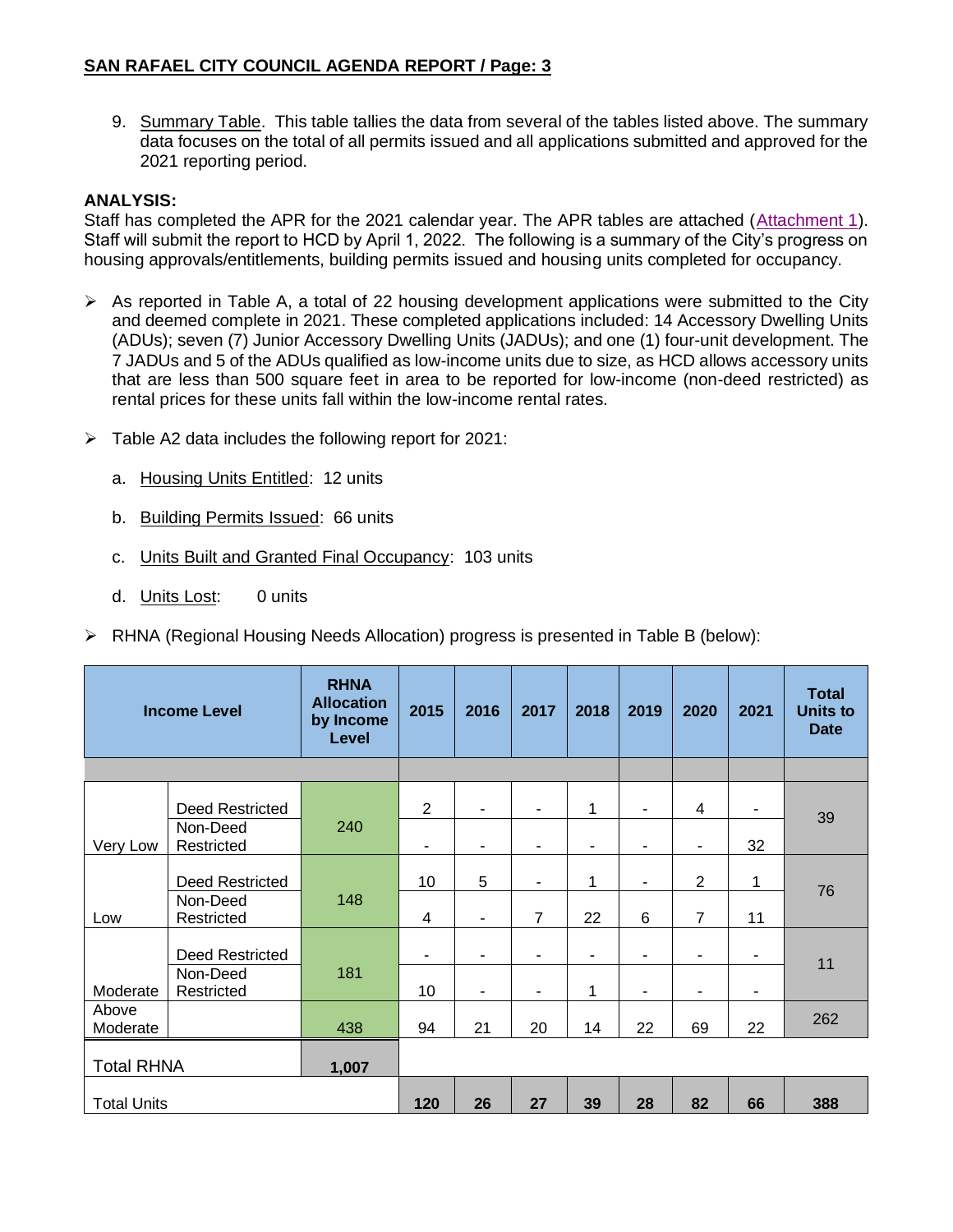#### **SAN RAFAEL CITY COUNCIL AGENDA REPORT / Page: 4**

Note: Units serving extremely low-income households are included in the very low-income permitted unit totals.

As mentioned above, the tables use building permit issuance for the purposes of determining progress towards RHNA. The 66 units that were issued building permits in 2021 include the 32 units of permanent supportive housing currently under construction at 190 Mill Street. The development at 190 Mill Street is recorded as very low-income units, but were in fact approved as extremely lowincome units. Please note that housing projects that have been approved/entitled are not necessarily reflected in the RHNA progress if they did not also receive a building permit. Those units will be counted in future reporting periods once building permits are issued. Entitlements were granted for the following key housing projects in 2019 and 2020, but are not yet counted toward the RHNA number as building permits for these projects were not issued in 2021:

- 703 Third Street (138 multi-family apartment units)
- 999 Third Street (BioMarin R&D + Whistlestop/EDEN Housing Senior Center and Housing -68 low-income housing units for older adults)
- 350 Merrydale Road (45 townhome units)
- Northgate Walk (136 units)

Additionally, in early 2022 the City granted entitlement for a project of 192 residential units at Los Gamos Drive. Staff anticipates issuing building permits for these five projects in 2022 and 2023. While Table B only shows credit for 66 units, the City received completed applications for 25 units in 2021, getting us closer to reaching our RHNA goals.

- $\triangleright$  As reported in Table D, there are a number of Housing Element programs that are ongoing and serve to streamline housing development within the City and provide housing protections to vulnerable communities. The following are some key Housing Element programs that were part of the 2021 reporting period:
	- **H11-b. & H16-a. Accessory Dwelling Units and Junior Accessory Dwelling Units.** In 2021, the City entitled and/or issued building permits for 21 ADUs/JADUs. The City completed final building inspections for 31 ADUs/JADUs. In late 2021, the City adopted a new ordinance applicable to both ADUs and JADUs and in compliance with recent changes in state law.
	- **H-5a. Fair Housing Program.** In 2021, the City adopted temporary rent caps and initiated eviction protections to protect vulnerable tenants during the COVID-19 pandemic. In summer 2021, City staff distributed flyers to community members in two census tracts, informing them of renter protections that were in place and advising them of ways to seek rental assistance and legal advice around housing-related issues.
	- **H-6a. Funding Sources.** The City continues to collect affordable in lieu fees for new residential and non-residential (commercial linkage fee) development, and the collected fees are held in an Affordable Housing Trust Fund. In late 2021, the City released a Notice of Funding Availability (NOFA) and is hoping to fund four affordable housing projects in 2022.
	- **H-7b. Preserving Existing Rental Housing Affordable to Low Income Households At Risk of Conversion.** In 2021, the City Council entered into a ground lease agreement with an affordable housing developer that extended the affordability terms of a property at 855 C street for a period of 99 years. While this property was not at risk of converting in the near term, this ground lease agreement allowed the developer to apply for state and local funding for rehabilitation of the property and ensure long term affordability of this site and extended the term of affordability to 99 years.
	- **H-9d. Housing for Extremely Low-Income Households.** In 2021, the City issued a building permit and construction began for the redevelopment of the Homeward Bound emergency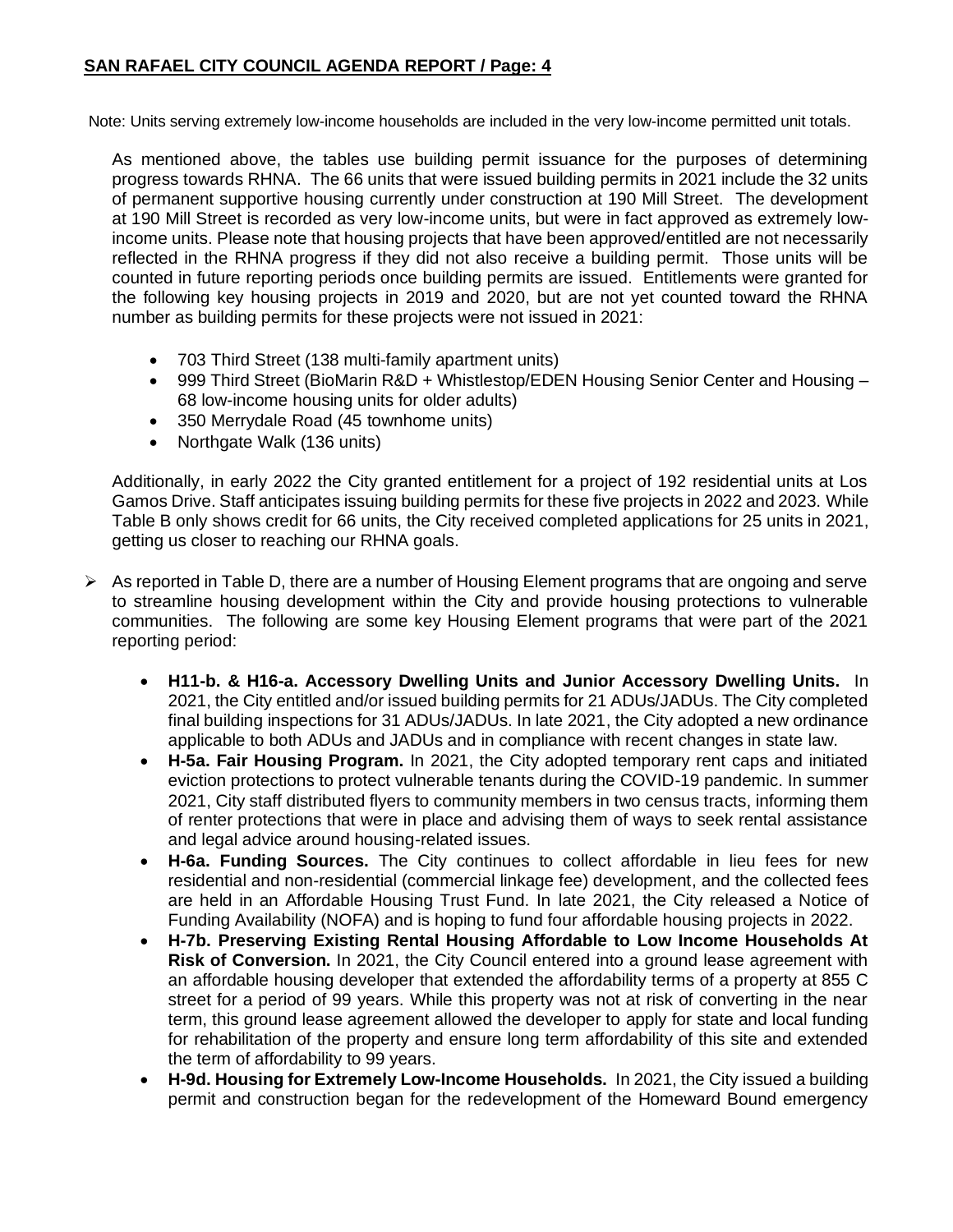shelter at 190 Mill Street. The redevelopment includes 32 extremely low-income transitional housing units.

- **H-13a. Assisted Living.** In 2018, the City Council directed staff to complete a study of residential care and assisted living facilities to: a) determine their impact on the community (an aging community); and b) identify appropriate measure for affordable and/or inclusionary housing requirements. This study was initiated in 2021 and will be completed in 2022.
- **H-15a. Downtown Station Area Plan.** In 2021, the City adopted General Plan 2040 and the Downtown Precise Plan, which covers an area that is generally 1/2-mile around the Downtown SMART commuter rail station. The intent and goal of the Downtown Precise Plan is to develop and incorporate a form-based code as a tool to streamline the environmental and development review process for Downtown projects, particularly for new housing development. This Precise Plan incorporates the recommendations of the Downtown Station Area Plan and the Downtown Parking & Wayfinding Study. The latter study includes creative measures for reducing parking and parking cost. This Precise Plan includes, among others, the recommendation of the Parking & Wayfinding Study relative to non-residential parking standards, reduced parking standards for new residential development, and expansion of the existing Downtown Parking District.
- **H-18a. Inclusionary Housing Nexus Study.** In 2021, the City adopted revisions to the inclusionary housing requirements in an effort to stimulate housing construction. Changes include reducing the requirement for market rate housing projects from 20% to 10%. The City also partnered with the County of Marin and other cities/towns in Marin County to complete a study of the affordable housing in-lieu fee for new residential and non-residential (commercial linkage fee) projects. The study was completed in 2021 and the City will consider adjustments to the in-lieu fee in 2022.

#### **City Council Adopted Policy Changes in 2021**

On August 20, 2018, the City Council received an informational report on housing and directed staff to follow up on four specific topics and issues: renter regulations, short-term rentals, housing for an aging population, and challenges to the approval and development of housing. On September 3, 2019, the City Council received an additional informational report on the challenges to housing development. This second report presented 11 challenges and identified 13 potential solutions. On September 3, 2019, City Council directed staff to host public workshops on the recommendations in the report and to return with the input received from the community. The workshops were held on November 3 and November 14, 2019. Following the workshops, the City Council received informational reports on the challenges to approving and developing housing on [January 21, 2020,](http://publicrecords.cityofsanrafael.org/WebLink/DocView.aspx?id=28471&dbid=0&repo=CityofSanRafael) [September 8, 2020,](http://publicrecords.cityofsanrafael.org/WebLink/DocView.aspx?id=31582&dbid=0&repo=CityofSanRafael) [September 21, 2020,](http://publicrecords.cityofsanrafael.org/WebLink/DocView.aspx?id=31920&dbid=0&repo=CityofSanRafael) and [December 7, 2020.](http://publicrecords.cityofsanrafael.org/WebLink/DocView.aspx?id=32409&dbid=0&repo=CityofSanRafael) The City Council directed staff to proceed with drafting code amendments and policy documents that serve to remove barriers to housing development. The City Council identified key areas for staff to focus on. Attachment 2 provides an update on the status of those areas of focus, as well as description of additional policies and ordinances that address housing and renter protections that were adopted since the December 2020 report.

On February 16, 2021, the City Council adopted an amendment to the Affordable Housing [Ordinance](https://storage.googleapis.com/proudcity/sanrafaelca/uploads/2021/05/Housing-Ordinance_1990_Final-approved-2-16-21.pdf)  [1990](https://storage.googleapis.com/proudcity/sanrafaelca/uploads/2021/05/Housing-Ordinance_1990_Final-approved-2-16-21.pdf) and associated Resolutions [14890](https://storage.googleapis.com/proudcity/sanrafaelca/uploads/2021/09/Reso-14890.pdf) and [14891.](https://storage.googleapis.com/proudcity/sanrafaelca/uploads/2021/09/Resolution-14891-with-tables.pdf) The amendment adjusted the affordable housing obligation for residential projects and updated the City's density bonus regulations to align with state law. These changes contribute to the City Council's overarching goal to remove barriers to housing development and will be evaluated over time to determine effectiveness in measurably increasing housing development within the City. The changes to the affordable housing obligation allowed for a reduction in the total affordable housing obligation from 20% down to 10% of total market rate units and allowed housing development projects of over 15 units the option to pay an in-lieu fee as an option to meeting 5% of the required units. The ordinance allowed applicants with approved projects at the time of adoption of the ordinance an opportunity to request a modification of the affordable housing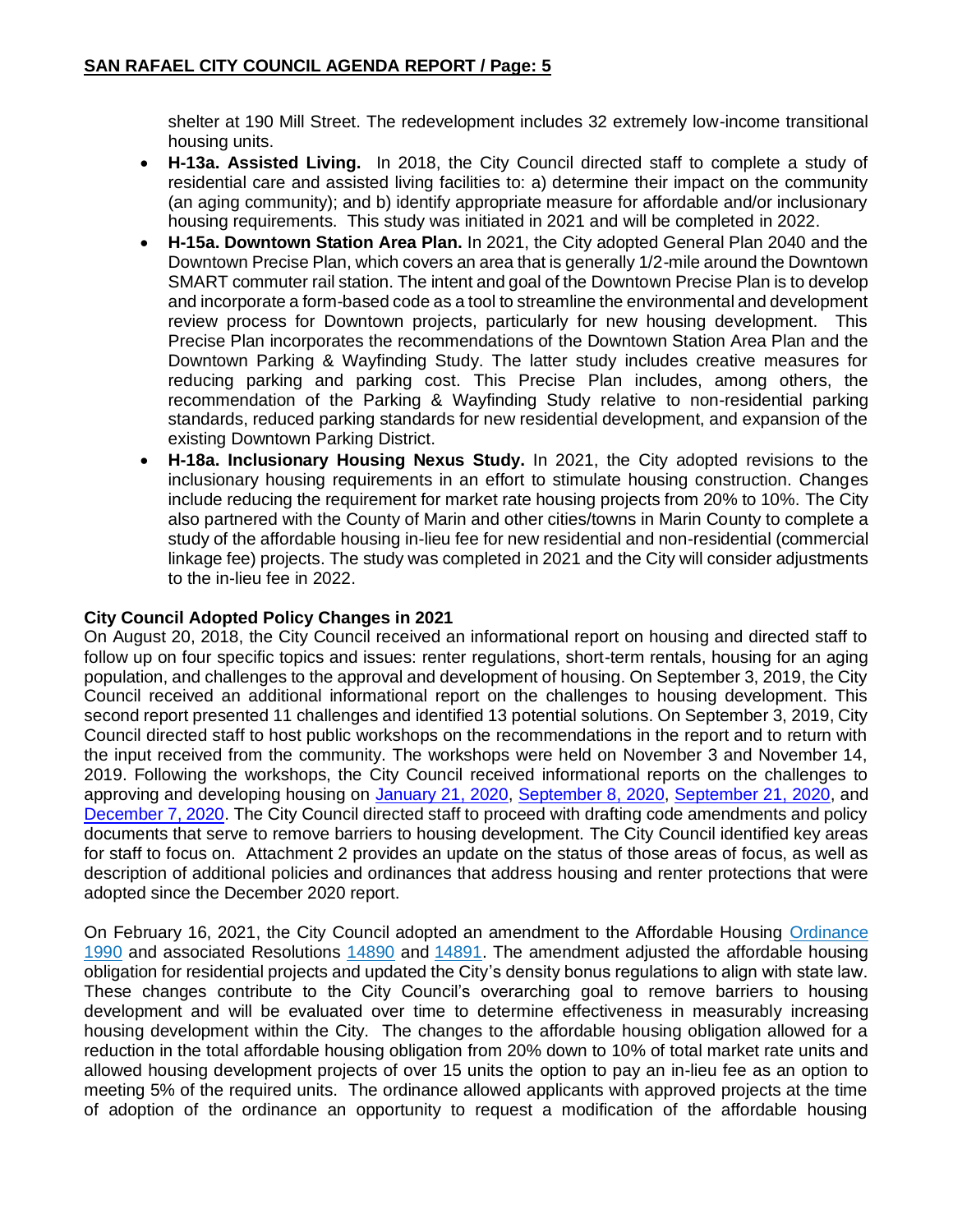#### **SAN RAFAEL CITY COUNCIL AGENDA REPORT / Page: 6**

requirements to allow payment of in lieu fee. Since that time the city has received a request for modification to the affordable housing obligation for the project at 350 Merrydale. This project requested approval to pay the in-lieu fee instead of constructing 2.5 of the required units. This resulted in an obligation to pay \$859,922.50

Through the 2021 Affordable Housing NOFA, which was the most recent funding award to affordable housing developers, the City has been able to fund affordable housing at an average rate of \$37,936 per unit. This was possible since the City funds were leveraged by the non-profit housing developers to attain state and federal tax credit and bond financing, and other funding including loans and grants from HCD, the County of Marin, and private funds. Therefore, the loss of 2.5 affordable housing units on the Merrydale project will allow the City to use the in-lieu funds to fund approximately 22.5 affordable housing units within the City, assuming non-profit project sponsors continue to be successful in attracting the necessary additional capital and sites for future affordable housing projects are available.

➢ Summary Table. The Summary Table tab includes a summary of building permits issued in 2021 according to their affordability (from Table A2), which is the most relevant table for tracking RHNA progress. As shown below, a total of 66 units were issued building permits in the 2021 reporting period. This is also the total number of units that count toward the City's RHNA goals.

| <b>Building Permits Issued by Affordability Summary</b> |                        |                |  |  |
|---------------------------------------------------------|------------------------|----------------|--|--|
| <b>Income Level</b>                                     | <b>Current Year</b>    |                |  |  |
|                                                         | <b>Deed Restricted</b> | $\Omega$       |  |  |
| Very Low                                                | Non-Deed<br>Restricted | 32             |  |  |
|                                                         | <b>Deed Restricted</b> |                |  |  |
| Low                                                     | Non-Deed<br>Restricted | 11             |  |  |
|                                                         | <b>Deed Restricted</b> | $\overline{0}$ |  |  |
| Moderate                                                | Non-Deed<br>Restricted | $\Omega$       |  |  |
| Above Moderate                                          |                        | 22             |  |  |
| <b>Total Units</b>                                      |                        | 66             |  |  |

Note: Units serving extremely low-income households are included in the very low-income permitted units totals.

#### **ENVIRONMENTAL REVIEW:**

As required by State law (California Environmental Quality Act), review and action on the APR must be reviewed to determine if it is subject to environmental review. As the APR is an informational report, it will have no physical impact on the environment. The APR is classified as a planning study, which qualifies for a Statutory Exemption from the provisions of the CEQA Guidelines under 14 CRR Section 15262.

#### **COMMUNITY OUTREACH:**

Notice of the public hearing was conducted in accordance with the public review period and noticing requirements contained in Chapter 14.29 of the San Rafael Municipal Code. Notice of public hearing was mailed to all neighborhood associations and stakeholders including the San Rafael Chamber of Commerce and housing advocacy groups.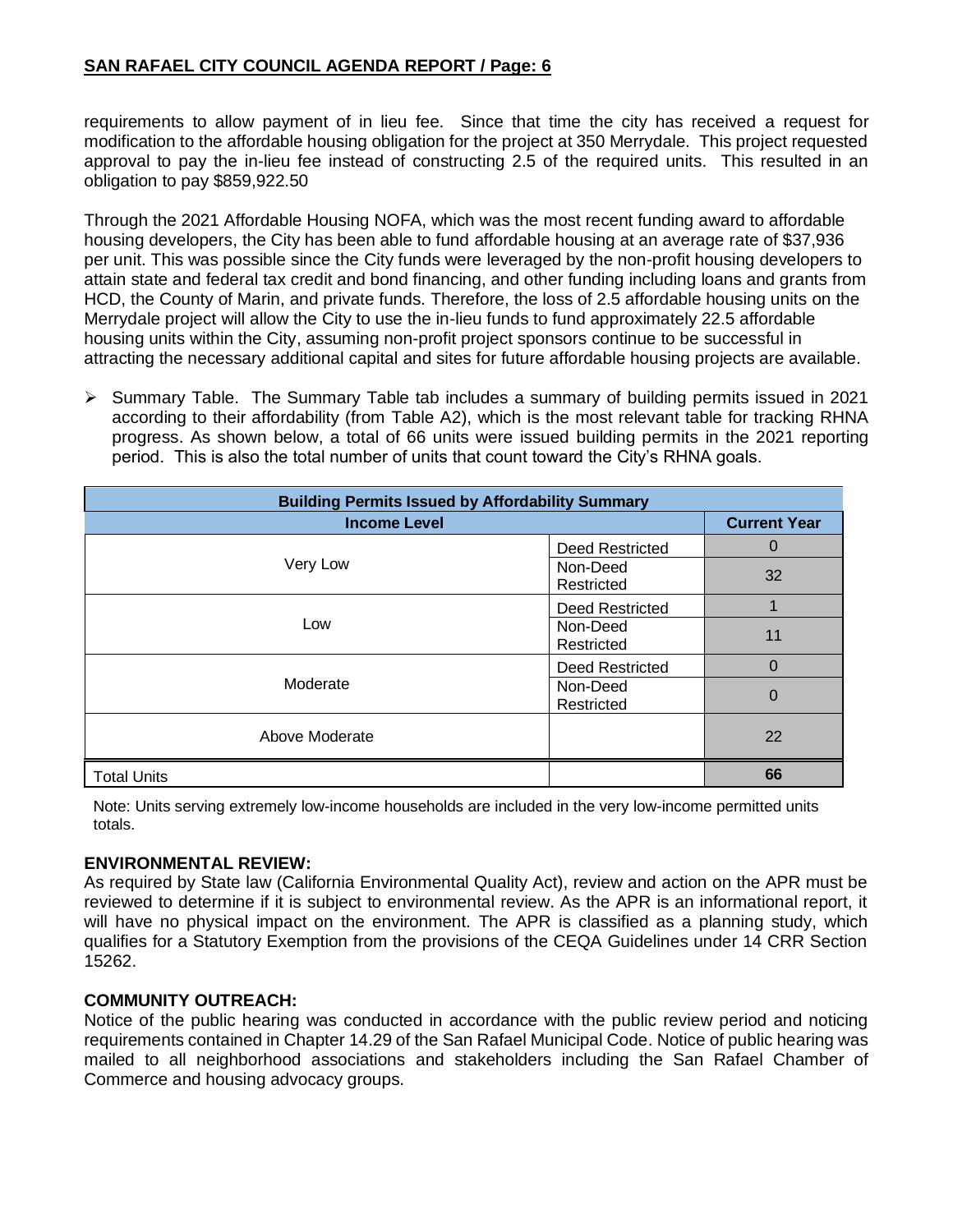#### **FISCAL IMPACT:**

There is no fiscal impact associated with the completion and submittal of the 2021 APR.

#### **OPTIONS:**

- 1. Accept the APR as presented by staff;
- 2. Accept the APR with modifications; or
- 3. Reject the APR and direct staff to return with additional information.

**RECOMMENDED ACTION:** Accept the APR as presented by staff.

#### **ATTACHMENTS:**

- 1. [2021 HCD Annual Progress Report Tables](https://www.dropbox.com/s/pd01oms6xlp6rhs/2.%20Housing%20Element%20Annual%20Progress%20Report%20for%20CY2021.xlsm?dl=0)
- 2. Update on City Council Priority Policies
- 3. Public Hearing Notice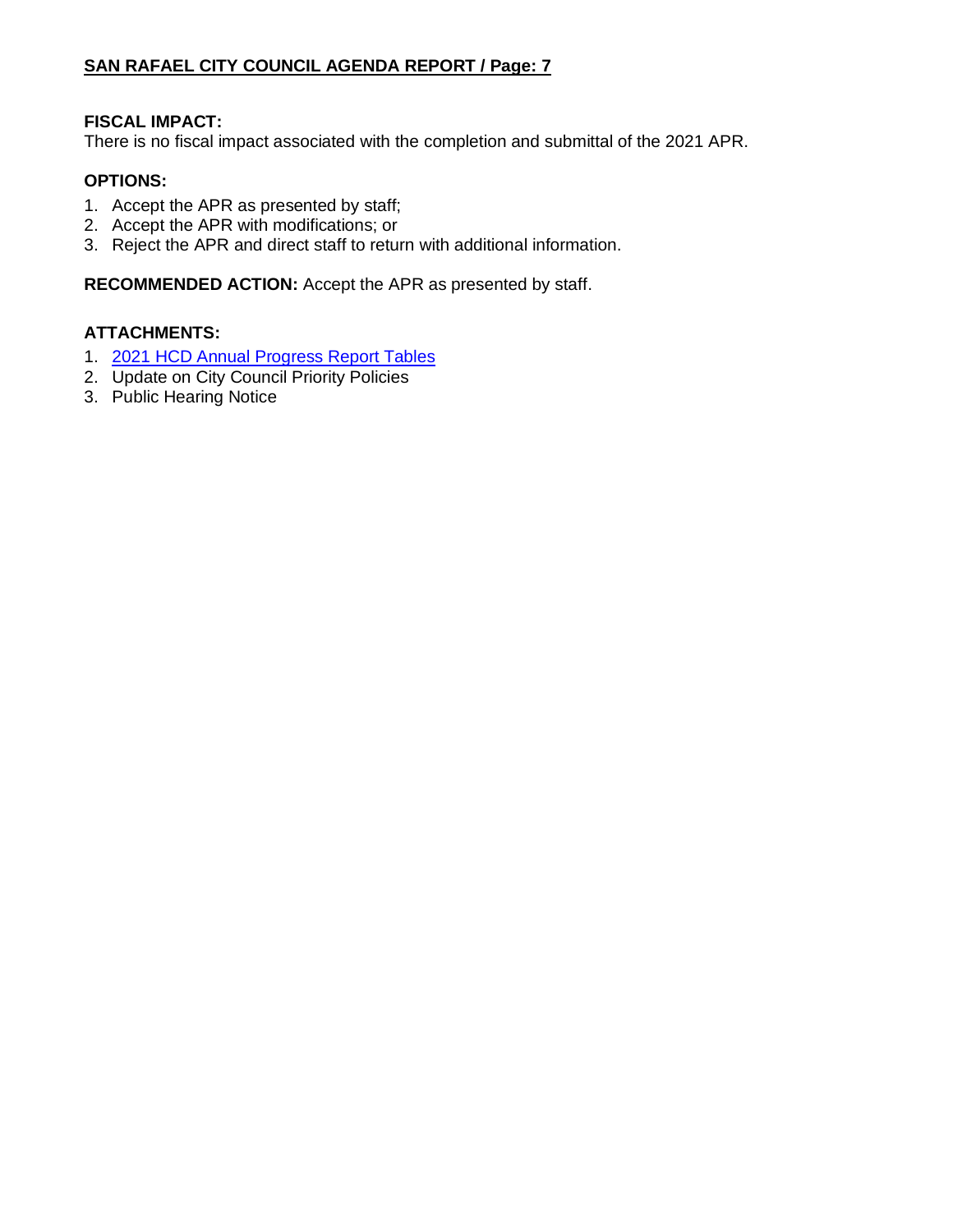# **Attachment 1**

[2021 HCD Annual Progress Report Tables](https://www.dropbox.com/s/pd01oms6xlp6rhs/2.%20Housing%20Element%20Annual%20Progress%20Report%20for%20CY2021.xlsm?dl=0)

URL for above hyperlink:

[https://www.dropbox.com/s/pd01oms6xlp6rhs/2.%20Housing](https://www.dropbox.com/s/pd01oms6xlp6rhs/2.%20Housing%20Element%20Annual%20Progress%20Report%20for%20CY2021.xlsm?dl=0) [%20Element%20Annual%20Progress%20Report%20for%20CY2](https://www.dropbox.com/s/pd01oms6xlp6rhs/2.%20Housing%20Element%20Annual%20Progress%20Report%20for%20CY2021.xlsm?dl=0) [021.xlsm?dl=0](https://www.dropbox.com/s/pd01oms6xlp6rhs/2.%20Housing%20Element%20Annual%20Progress%20Report%20for%20CY2021.xlsm?dl=0)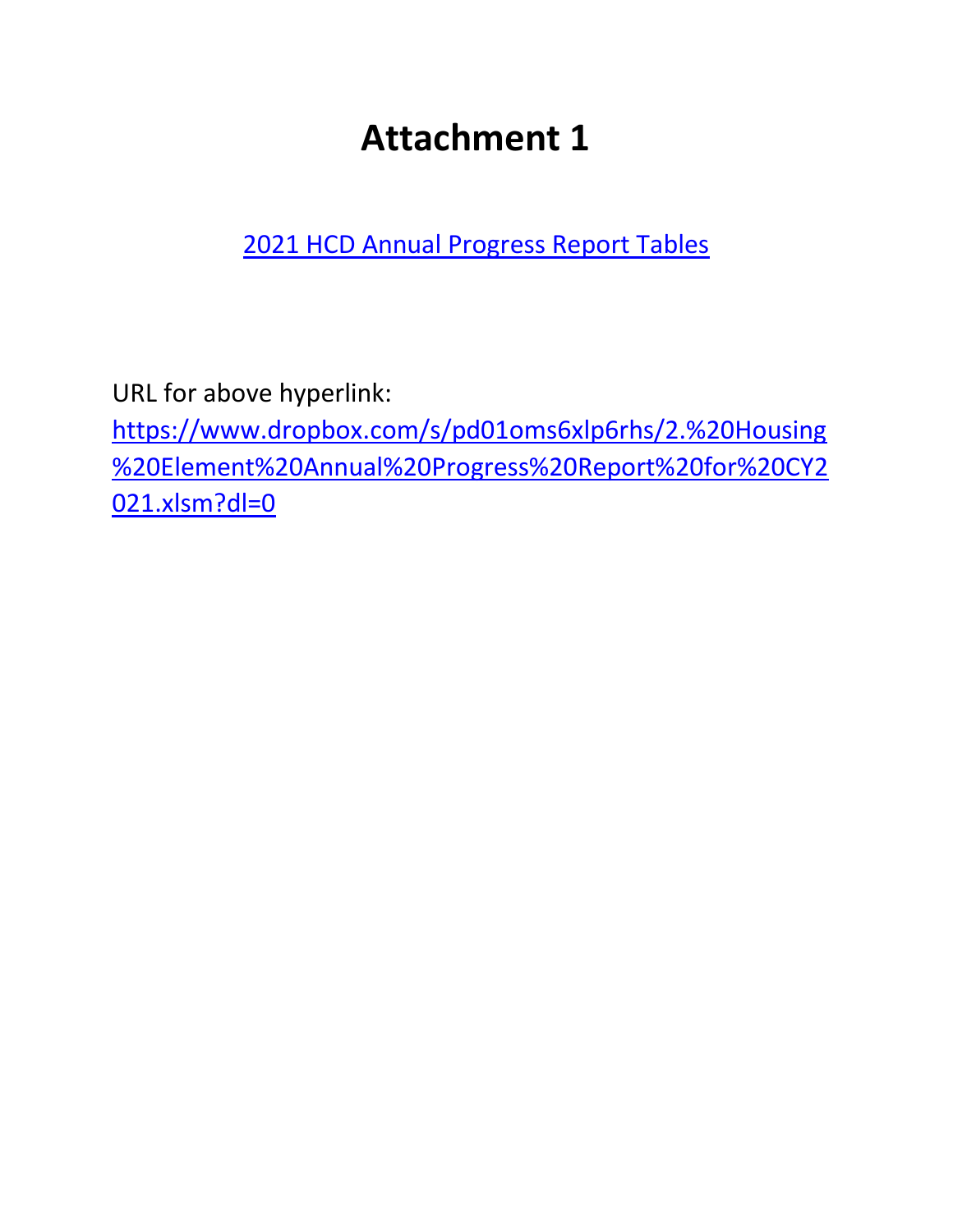#### ATTACHMENT 2

On August 20, 2018, the City Council was presented a comprehensive, [informational report](https://publicrecords.cityofsanrafael.org/WebLink/DocView.aspx?id=24842&dbid=0&repo=CityofSanRafael) on housing. In response to the housing report information, the City Council directed staff to followup on four specific housing topics and issues: renter regulations, Short-Term Rentals, housing for an aging population, and challenges to the approval and development of housing.

On September 3, 2019, City staff presented an [informational report](https://publicrecords.cityofsanrafael.org/WebLink/DocView.aspx?id=28062&dbid=0&repo=CityofSanRafael) on challenges to housing development. The report presented 11 key challenges pertaining to the approval and development of housing in San Rafael. Moreover, this report identified 13 recommended measures to address these challenges. Also, at the September 3rd City Council meeting, staff was directed to host public housing workshops on proposed policies to address challenges to approving and developing housing. The purpose of these workshops was to gain a better understanding of the public's view on the housing crisis, as well as to get feedback on the prioritization of the proposed policy actions. The City hosted two housing workshops, which were attended by the City Council and the public. These workshops exposed the public to issues surrounding the housing crisis and generated feedback from both the public and City Council.

On January 21, 2020, the City Council was presented an [informational report](https://publicrecords.cityofsanrafael.org/WebLink/DocView.aspx?id=28471&dbid=0&repo=CityofSanRafael) on staff recommendations for prioritization, timing, and future City Council actions on these proposed policy actions to address challenges to approving and developing housing.

The purpose of this informational report is to provide an update on these housing policy actions.

|                 |                                                                                                                  | <b>Summary</b>                                                                                                                                                                                                   | <b>Status</b>                                                                                                                                                                                                           |
|-----------------|------------------------------------------------------------------------------------------------------------------|------------------------------------------------------------------------------------------------------------------------------------------------------------------------------------------------------------------|-------------------------------------------------------------------------------------------------------------------------------------------------------------------------------------------------------------------------|
|                 | <b>Completed Policy Actions</b>                                                                                  |                                                                                                                                                                                                                  |                                                                                                                                                                                                                         |
| Policy 1        | "Planning Commission<br>First" Review                                                                            | Maintain current policy of a Planning<br>Commission study session as first<br>public forum on development<br>projects, rather than the Design<br>Review Board.                                                   | In effect.                                                                                                                                                                                                              |
| Policy 2        | Form-Based Code for<br>Downtown Precise Plan                                                                     | Support the direction of a form-based<br>code for the Downtown Precise Plan                                                                                                                                      | Downtown Precise Plan draft<br>released Q1 2021, Adopted Q2<br>2021                                                                                                                                                     |
| Policy 3        | Streamline CEQA<br><b>Environmental Review</b>                                                                   | Continue the practice of using the<br>CEQA exemptions, where<br>appropriate and practical, to<br>streamline the CEQA/ environmental<br>review process for housing projects                                       | In effect.                                                                                                                                                                                                              |
| Policy 4        | Reduce Requirements for<br><b>Technical Studies</b>                                                              | Continue to minimize requirements<br>for the preparation of technical<br>studies when appropriate and<br>warranted                                                                                               | In effect.                                                                                                                                                                                                              |
| Policy 5        | <b>Streamlined Pre-</b><br>Application "Concept"<br><b>Review Process</b>                                        | Continue with streamlined, Pre-<br>Application "concept review" process<br>for housing projects with no fee                                                                                                      | In effect.                                                                                                                                                                                                              |
| Policy 6        | <b>Affordable Housing Trust</b><br><b>Fund Administration</b>                                                    | Policy resolution establishing policies<br>and procedures for awarding trust<br>fund monies                                                                                                                      | In effect.                                                                                                                                                                                                              |
| Policy 7<br>& 8 | Adopt Changes to<br>Inclusionary Housing<br>Requirements & Adopt<br>Changes to Affordable<br>Housing In-lieu Fee | Amendments reducing the City's<br>Inclusionary Housing Requirement<br>and allowing developers flexibility in<br>meeting the requirement, including<br>paying an in-lieu fee for a portion of<br>the requirement. | On September 21, 2020, City Council<br>directed staff to move forward with a<br>reduced requirement meeting 10%<br>below market rate (BMR) equivalent<br>option. Planning Commission<br>recommended moving forward with |

Since January 21<sup>st</sup>, 2020 staff has completed the following policy actions: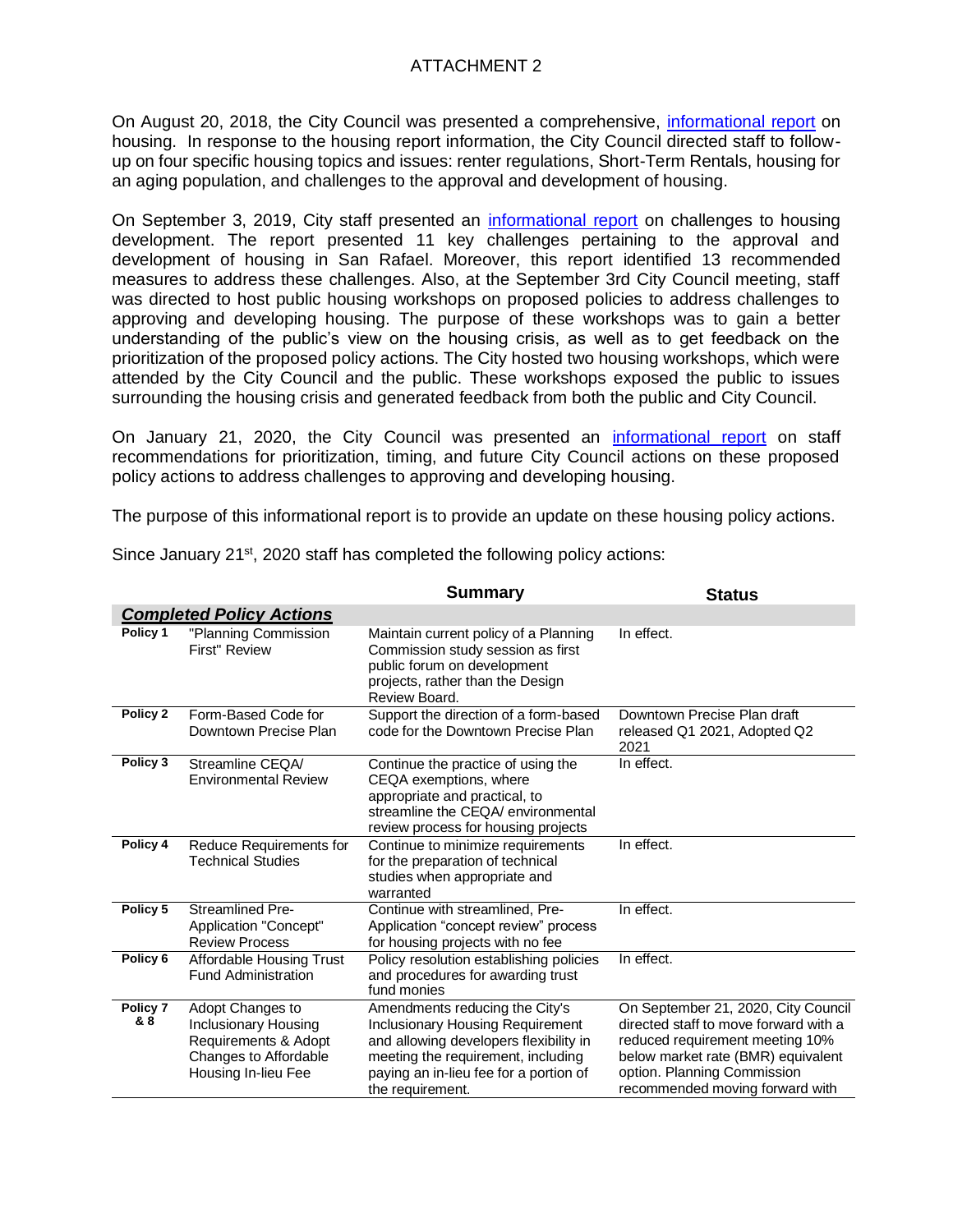|                     |                                                |                                                                                           | this option at the November 17, 2020<br>meeting.                                                                                                                                                                                          |
|---------------------|------------------------------------------------|-------------------------------------------------------------------------------------------|-------------------------------------------------------------------------------------------------------------------------------------------------------------------------------------------------------------------------------------------|
| <b>Policy</b><br>11 | Update "Density Bonus"<br>Ordinance            | Aligning the City's Density Bonus<br>Ordinance with the State Density<br>Bonus Law (SDBL) | On September 21, 2020, City Council<br>directed staff to move forward with a<br>amendments aligning the SRMC with<br>the SDBL. Planning Commission<br>recommended moving forward with<br>this option at the November 17, 2020<br>meeting. |
| <b>Policy</b><br>10 | New Accessory Dwelling<br>Unit (ADU) Ordinance | Adopt a new ADU ordinance<br>compliant with recently passed State<br>Legislation          | Completed Q4 2021.                                                                                                                                                                                                                        |

City Council has received informational reports specific to the following policies and corresponding ordinances and policy resolutions are ready for final City Council consideration at a future meeting:

|           |                                                                | <b>Summary</b>                                                                                                                   | <b>Status</b>                                                                                                                                                                                                                                                                                           |
|-----------|----------------------------------------------------------------|----------------------------------------------------------------------------------------------------------------------------------|---------------------------------------------------------------------------------------------------------------------------------------------------------------------------------------------------------------------------------------------------------------------------------------------------------|
|           | <b>Ready for Council Consideration</b>                         |                                                                                                                                  |                                                                                                                                                                                                                                                                                                         |
| Policy 12 | Consider Changes to<br>Design Review Board<br>(DRB)            | Amendments changing the<br>structure and role of the DRB to<br>one that is more informal and<br>advisory.                        | On September 21, 2020, City<br>Council directed staff to work with<br>the DRB to moveforward with the<br>following:<br>• "Pilot" a Less Formal<br>Design ReviewAdvisory<br>Committee (DRAC);<br>• Include Public Noticing<br>Procedures & Measures similar<br>to Zoning AdministratorMeeting<br>Format. |
| Policy 8  | Adopt<br>Changes<br>to<br>Affordable<br>Housing<br>In-lieu Fee | Update fee consistent with the<br>proposed fee amount<br>developed collaboratively with<br>neighboring cities and the<br>county. | The County has completed a<br>collaborative in-lieu fee study for<br>southeastern Marin County. The<br>recommended fee schedule is<br>available for consideration and<br>adoption.                                                                                                                      |

Staff is currently working on follow-up actions for the following policy actions:

|                          |                                                            | <b>Summary</b>                                                                              | <b>Status</b>                                                                                                                                   |  |  |  |
|--------------------------|------------------------------------------------------------|---------------------------------------------------------------------------------------------|-------------------------------------------------------------------------------------------------------------------------------------------------|--|--|--|
| <b>Under Development</b> |                                                            |                                                                                             |                                                                                                                                                 |  |  |  |
| Policy 9                 | "By-Right" Zoning for<br>Affordable Housing<br>Projects    | Resolution establishing a "by right"<br>planning process for affordable housing<br>projects | Aligning process with the<br><b>Objective Design Guidelines</b><br>required by SB35.Draft<br>Guidelines expected to be<br>completed by Q4 2022. |  |  |  |
| Policy 13                | Changes to Payment<br>of Development Impact<br><b>Fees</b> | Resolution changing the timing of fee<br>payments for development impact fees               | Informational Report on potential<br>changes to the payment of<br>developmentimpact fees<br>expected late 2022.                                 |  |  |  |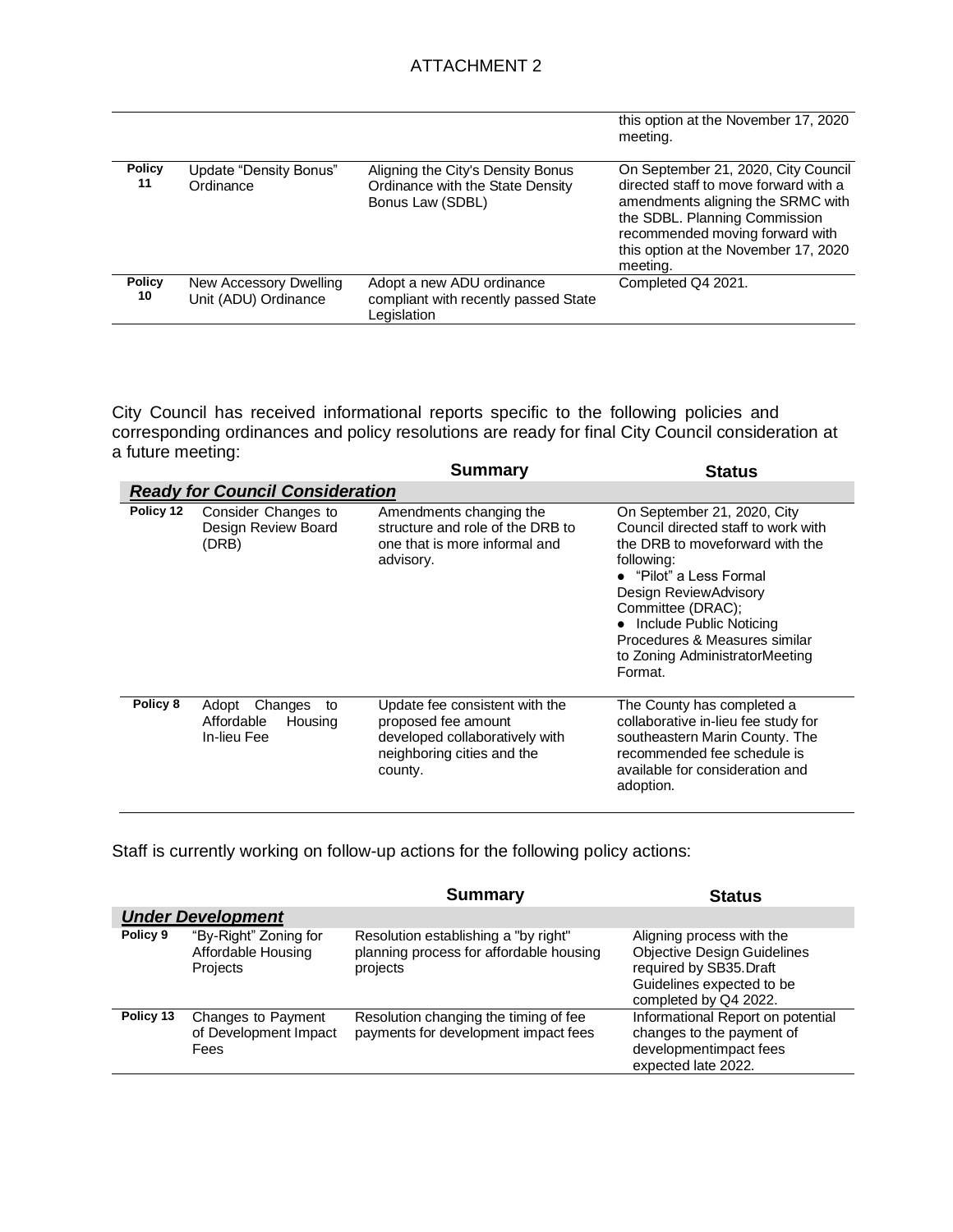| Policy 14      | Support City/Developer<br>Partnerships                     | Conduct an in-depth assessment of air<br>rights use of the seven City-owned<br>parking lots for development potential. | Informational Report assessing<br>air rightsuse of the seven City<br>parking lots and recommended<br>next steps expected late 2022. |
|----------------|------------------------------------------------------------|------------------------------------------------------------------------------------------------------------------------|-------------------------------------------------------------------------------------------------------------------------------------|
| <b>On-Hold</b> |                                                            |                                                                                                                        |                                                                                                                                     |
| Policy 15      | Raise Appeal Fee<br>and/or Change Appeal<br><b>Process</b> | Appeal fee to be studied as part of the<br>Citywide Master Fee Schedule Update                                         | No further action                                                                                                                   |

Since the January 21, 2020 City Council meeting, staff has identified the following new policy actions:

|                   |                                                                            | <b>Summary</b>                                                                                                                                                                                                                                          | <b>Status</b>                                                                                                                                                                                                                              |
|-------------------|----------------------------------------------------------------------------|---------------------------------------------------------------------------------------------------------------------------------------------------------------------------------------------------------------------------------------------------------|--------------------------------------------------------------------------------------------------------------------------------------------------------------------------------------------------------------------------------------------|
|                   | <b>New Policy Actions</b>                                                  |                                                                                                                                                                                                                                                         |                                                                                                                                                                                                                                            |
| <b>New Policy</b> | <b>Expanded Renter</b><br>Relocation<br>Assistance for<br>Opportunity Zone | Expansion of Renter Relocation Assistance<br>for households displaced due to a no-fault<br>eviction in the City's federally designated<br>Opportunity Zone.                                                                                             | Completed. On November 2,<br>2020, City Council directed<br>staff to move forward with<br>amendments expanding<br>protections toOpportunity<br>Zone.                                                                                       |
| <b>New Policy</b> | Allow Developer<br>Buy-out of New<br>Construction<br>projects              | Allow entitled development projects to buy-<br>out half of the required onsite below market<br>rate units under certain conditions.                                                                                                                     | In effect. On September 21,<br>2020, City Councildirected<br>staff to move forward with<br>allowing Buy-outs. No further<br>action necessary, any<br>requested buy out willrequire<br>City Council approval                                |
| <b>New Policy</b> | Minor Streamlining<br>Amendments                                           | Minor amendments to streamline the<br>permitting process including changes to<br>Appeals scheduling, development on small<br>lots, changes to the City's Height Bonus,<br>and align the hillside exception process<br>within similar exception permits. | On September 21, 2020, City<br>Council directed staff to move<br>forward with amendments<br>aligning the SRMC with the<br>SDBL. Planning Commission<br>recommended moving forward<br>with this option at the<br>November 17, 2020 meeting. |
| <b>New Policy</b> | Priority<br>Development Area<br>(PDA) Designation                          | Designate Northgate and Canal<br>Neighborhoods as PDA's for the Plan Bay<br>Area 2050 process allowing access to<br>funding for a Specific or Precise Plan<br>process.                                                                                  | Will begin when funding<br>available. City's application<br>was not funded in the first<br>round. Will continue to apply<br>as funding is available. PDAs<br>approved by ABAG/MTC.                                                         |
| <b>New Policy</b> | Housing<br>Development<br><b>Incentive Pilot</b><br>Program                | Development of a "Pilot" incentive program<br>providing developers additional height,<br>density, and parking reductions if specific<br>community benefits are provided.                                                                                | Feedback received during<br>Inclusionary Housing policy<br>outreach indicated interest in a<br>pilot program but further<br>analysis is needed.                                                                                            |
| <b>New Policy</b> | <b>Canal Policy</b><br><b>Working Group</b>                                | Collaborative policy working group aimed<br>at identifying policy actions to address the<br>impacts of COVID-19 on households in the<br>Canal Neighborhood                                                                                              | In Progress. Follow-up<br>actions to beidentified<br>through the Canal Policy<br>Working Group.                                                                                                                                            |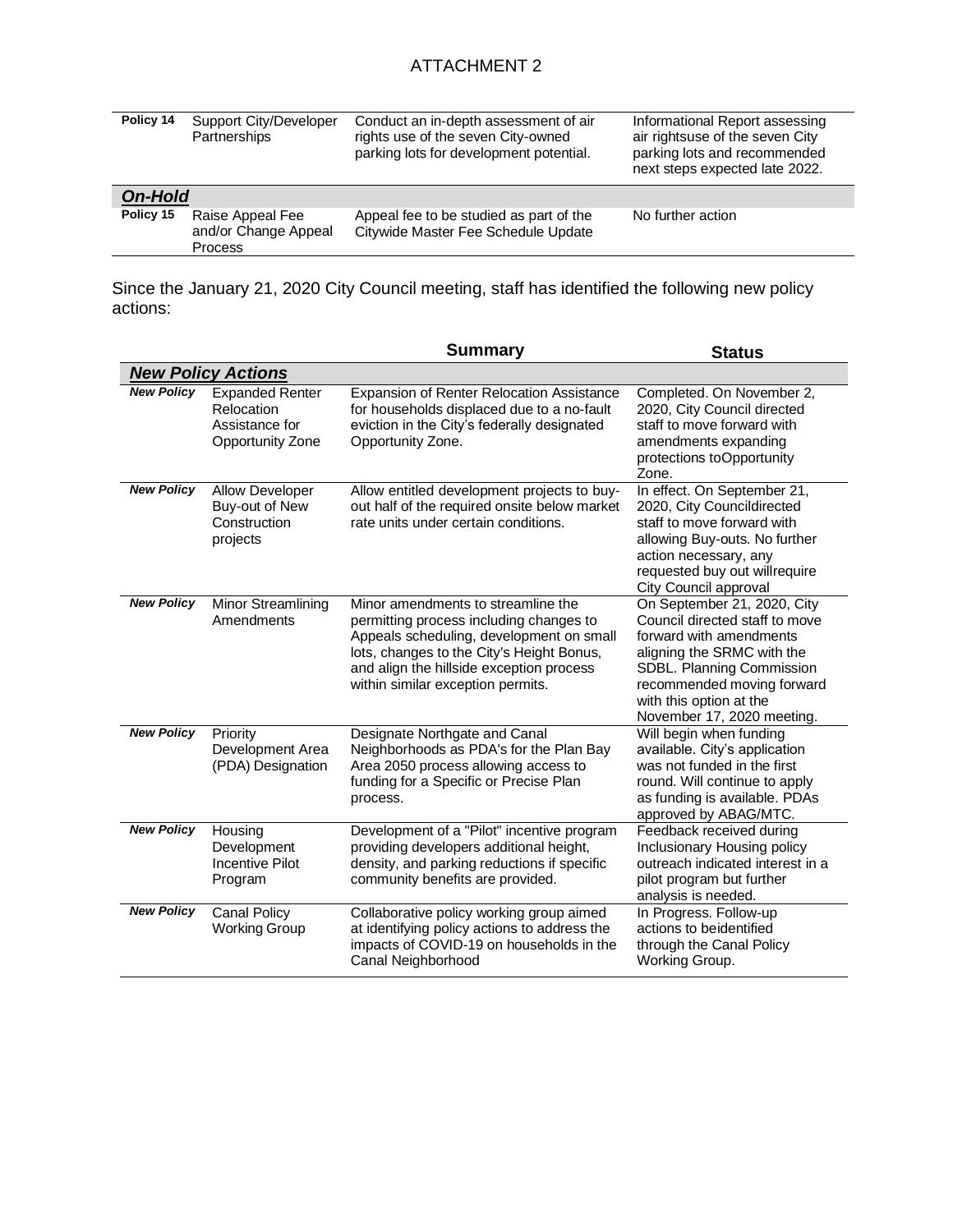### Marin Independent Journal

4000 Civic Center Drive, Suite 301 San Rafael, CA 94903 415-382-7335 legals@marinij.com

> CITY OF SAN RAFAEL 1400 FIFTH AVENUE CITY CLERK, ROOM 209 SAN RAFAEL, CA 94901

. . . . . . . . . .

. . . . . . . . . .

*Account Number:* 2070419

*Ad Order Number:* 0006650436

*Customer's Reference* NOTICE- HCD APR  */ PO Number:* 

*Publication:* Marin Independent Journal

*Publication Dates:* 03/05/2022

*Amount:* \$133.64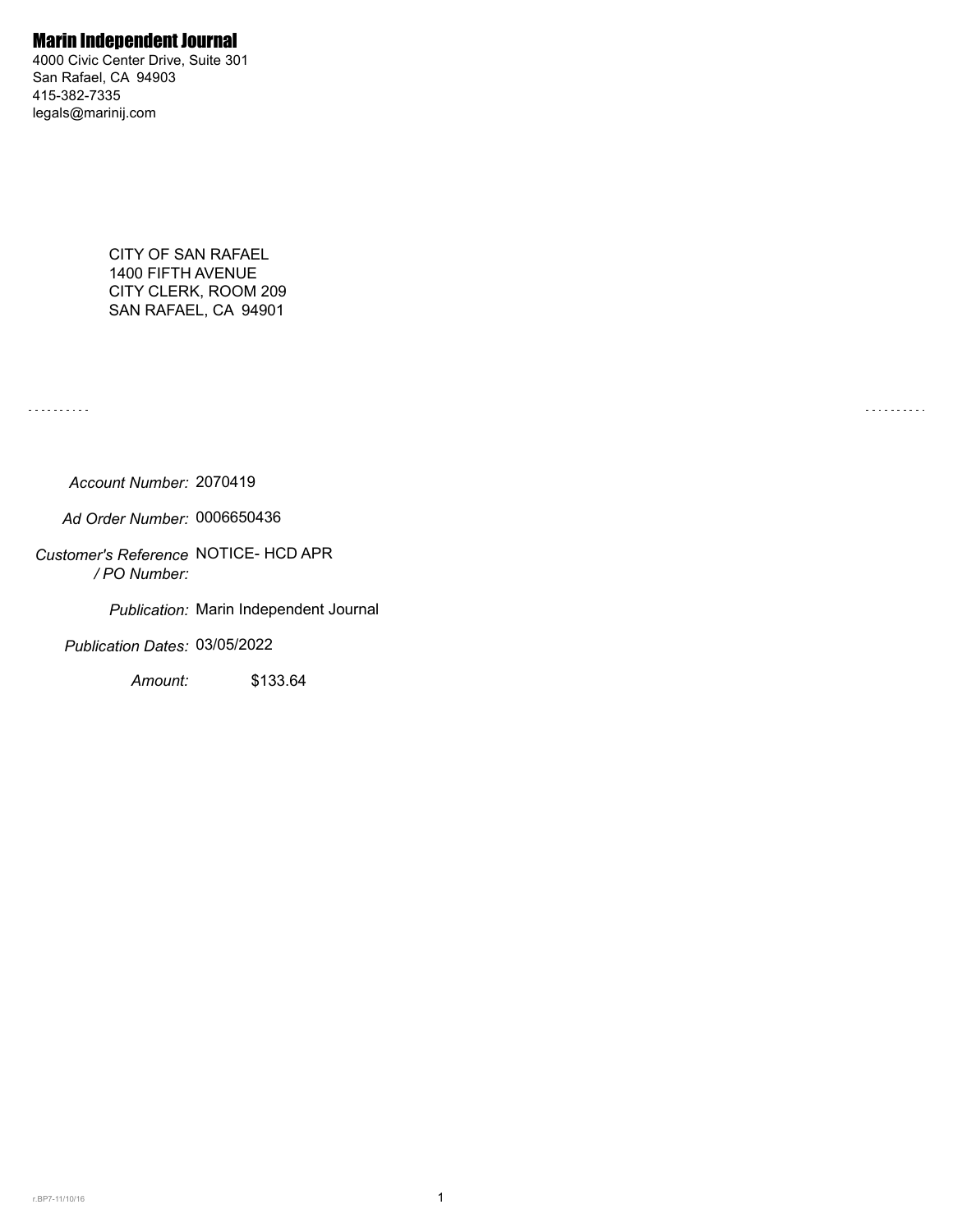#### *Invoice Text:* **CITY OF SAN RAFAEL NOTICE OF ONLINE PUBLIC HEARING**

Notice is hereby given that the San Rafael City Council will hold an online public hearing on the following project:

#### **MEETING DATE/TIME/LOCATION:**

#### **Monday, March 21, 2022 7:00 p.m. COVID-19 ADVISORY NOTICE**

In response to Assembly Bill 361, the City of San Rafael is offering teleconference without complying with the procedural requirements of Government Code section 54953(b)(3). This meeting of the San Rafael City Council on March 21, 2022 will not be physically open to the public. The meeting will be streamed live to YouTube at

https://www.youtube.com/cityofsanrafael. Instructions on how to participate online will be available on the San Rafael City Council YouTube channel, as well as on the posted Agenda for the meeting. Please check

http://www.cityofsanrafael.org/departments/public-meetings/ 72 hours before the meeting for said Agenda and further instructions.

**PROJECT DESCRIPTION: ANNUAL PROGRESS REPORT (APR) ON HOUSING** Per State law, the City of San Rafael is required to complete and submit an Annual Progress Report (APR) on housing to the State of California Department of Housing and Community Development. The APR includes data on the number of housing units submitted and approved in 2021, and an update on the progress of implementing programs in the City 's Housing Element. Further, State law requires that the City conduct a public hearing on the APR to solicit public comments. File No.: P21-003.

As required by State law (California Environmental Quality Act), review and action on the APR must be reviewed to determine if it is subject to environmental review. As the APR is an informational report, it will have no physical impact on the environment. The APR is classified as a planning study, which qualifies for a Statutory Exemption from the provisions of the CEQA Guidelines under 14 CRR Section 15262.

**WHAT WILL HAPPEN**: You may comment on the project online. The City Council will consider public comment/testimony and decide whether to accept the APR.

**IF YOU CANNOT PARTICIPATE**: You may send a letter to Lindsay Lara, City Clerk, City of San Rafael, 1400 5th Ave, San Rafael, CA 94901 or via email Lindsay.Lara@cityofsanrafael.org.

**FOR MORE INFORMATION:** Contact Alexis Captanian, Housing Analyst at **(415) 458-2392** or alexis.captanian@cityofsanrafael.org. You can also view the staff report after 5:00 p.m. on the Friday before the meeting at http://www.cityofsanrafael.org/meetings.

#### **SAN RAFAEL CITY COUNCIL** /s/ Lindsay Lara

Lindsay Lara CITY CLERK

March 5, 2022